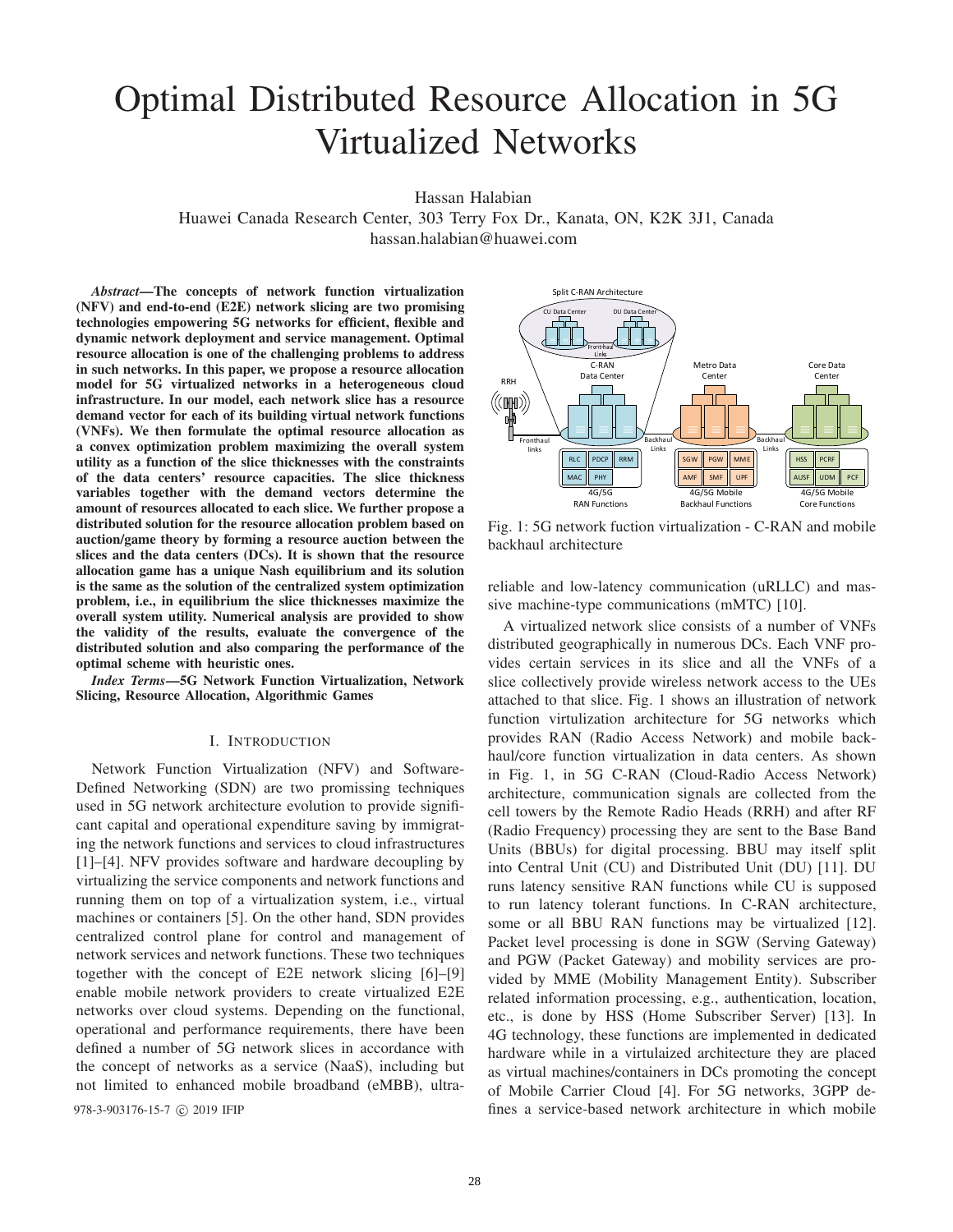

Fig. 2: A topology of ADC, MDC and CDC distribution

back-haul/core services are provided by virtualized network functions including (but not limited to) Access and Mobility Management Function (AMF), Session Management Function (SMF), Authentication Server Function (AUSF), User Plane Function (UPF), Unified Data Management (UDM) and Policy Control Function (PCF) [14].

Due to interdependence of VNFs in each slice, there are placement constraints for placing the VNFs in the serving DCs. For instance, due to front-haul latency and jitter constraints, there is distance limitation between the radio processing functions and the BBU functions. Furthermore, certain slices, e.g., uRLLC, require to satisfy certain QoS requirements and therefore there exist some placement constraints for the VNFs of those slices. There might also exist some placement restrictions due to administration, logistics and management concerns. In the model presented in this paper, it is assumed that the VNFs are placed in predetermined DCs called Access Data Center (ADC), Metro Data Center (MDC) and Core Data Center (CDC). ADC hosts VNFs processing L1/L2 access functions, e.g., RLC, PDCP, RRM, MAC and PHY. ADCs are preferably located physically close to the cell sites and RRHs due to latency considerations. MDC hosts VNFs processing traffic forwarding, classifications, admission and mobility management, etc. Examples of functions in MDC are 4G functions MME, SGW, PGW and 5G functions AMF, SMF and UPF. CDC may locate functions dealing with subscriber related information and policy enforcement and charging functions. HSS is an example of a 4G function in CDC. In 5G systems, CDC may locate functions such as UDM and AUSF. Fig. 2 shows a topology illustration of the distribution of ADC, MDC and CDC data centers in a 5G network architecture. Similar modeling had been captured for 5G packet core in the literature, e.g., in [8].

The VNFs of a single slice have heterogeneous resource requirements, i.e., CPU, memory, bandwidth and storage. For example, BBU functions are CPU intensive as they execute heavy processing DSP functions while PGW is a bandwidth intensive function as it passes the entire slice traffic. The resource requirements of slices of the same type are also

different since they are serving different number of UEs. For instance a provider might run multiple IoT (Internet of Things) slices each one dedicated for a specific application [15], [16]. These slices might have different resource demands depending on the number of attached UEs to them and also the type of IoT application. Furthermore, the serving DCs have heterogeneous resource capacities for each of their resources. For such a system, with heterogeneous resource capacities and heterogeneous slice requirements, optimal resource allocation to the network slices is a challenging problem. Each network slice might have a different utility/revenue function not willing to share with DCs. Moreover, the DCs might not be under the same management. For such a model, a distributed resource allocation scheme is more preferable for both the slice providers and also the DCs.

Our contributions in this paper are summarized as follows: We first propose a resource allocation model for 5G virtualized networks in a heterogeneous cloud infrastructure with E2E network slices having diverse requirements and resource demands. The heterogeneity of the slice requirements is reflected in our model by considering different resource demand vectors for each function of each slice. The demand vectors for each slice specify the amount of resources required for each function to complete a network task in one unit of time, e.g., to serve one wireless user equipment. Hence, the resource volume of each slice can be specified by a scalar multiplier of its demand vectors and is called *slice thickness* in this paper. The resource allocation optimization is maximizing the total network utility as a function of the slice thicknesses with the constraints of the DCs' resource capacities. The utility functions are assumed to be strictly concave and thus the resource allocation is a convex optimization problem. Specific choices of utility functions may provide desired fairness properties, e.g., max-min,  $\alpha$ -proportional, etc. We further present a distributed solution for solving the resource allocation problem by forming a resource allocation auction between the slices and the DCs. It is proven that the resource allocation game has a Nash equilibrium and also the Nash solution is the same as the solution of the centralized system optimization problem, i.e., in equilibrium the slice thicknesses are also maximizing the overall system utility function. Numerical analysis are provided to support the validity of the results.

The rest of the paper is organized as follows. Section II, presents the related research work in this domain of research. In Section III, the proposed 5G resource allocation model is introduced. Section IV formulates the global centralized system utility optimization problem. In Section V, we present the distributed game-based solution and show the existence of Nash equilibrium. We further show that the Nash solution coincides with the optimal system utility resource allocation. Section VI, presents the simulation and numerical results. Section VII provides the conclusions of the paper.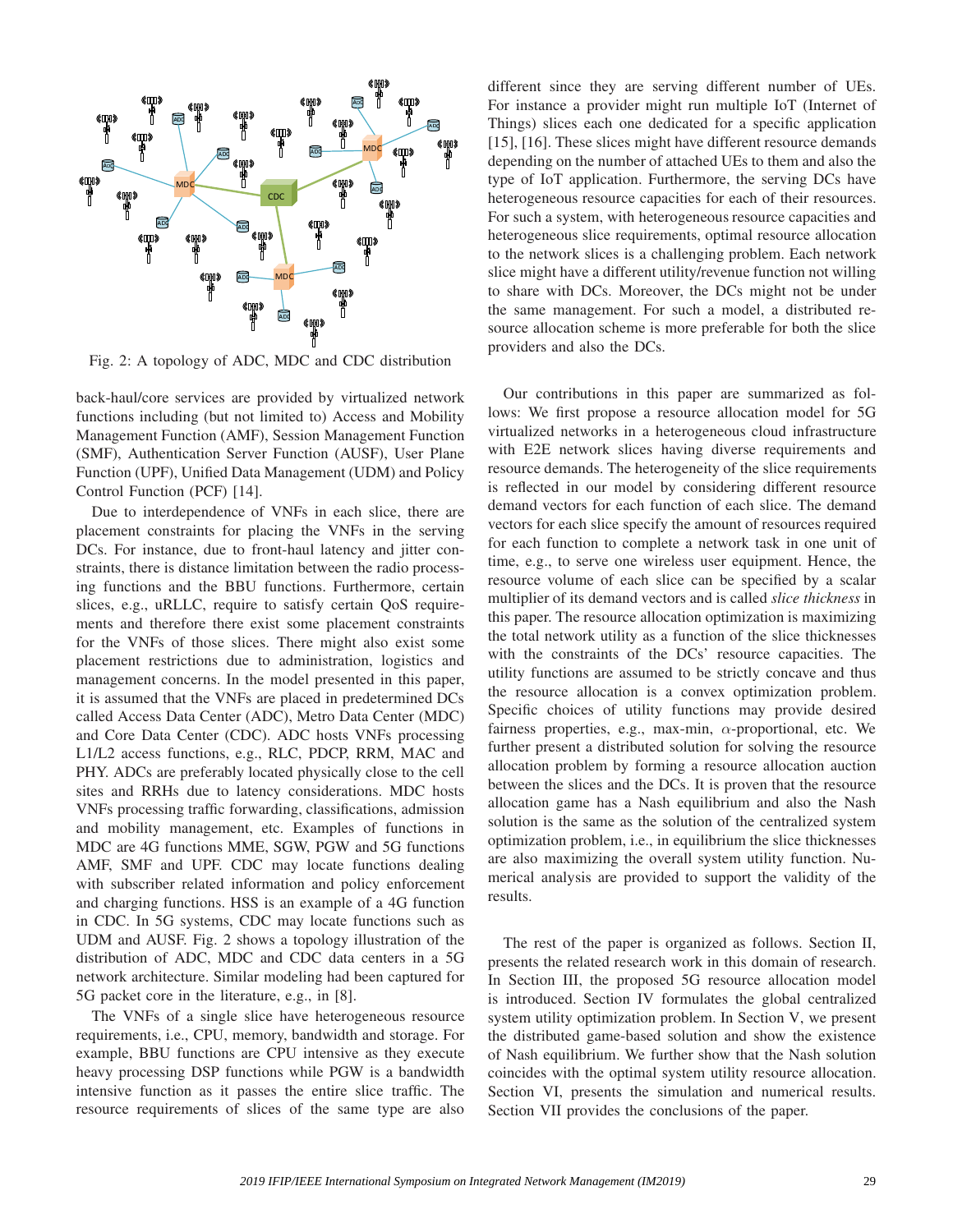## II. RELATED WORK

The concept of network slicing provides flexible and dynamic provisioning of network services to vertical industries including but not limited to manufacturing, health care, media and entertainment, automotive, public safety, financial services, etc. [17]. The research in this area resulted in forming many joint projects over open source platforms such as OPNFV [18] and OpenMANO [19] for management and orchestration of wireless network functions [1], [2].

Many research activities in this area are mainly focused on radio resource virtualization [6], [7], management and orchestration of network functions [8], [9] without considering the heterogeneous demand, QoS and performance requirements of slices. The work in [20] focuses on Evolved Packet Core (EPC) virtualization and addresses the optimal placement of SGW and PGW functions in cloud carrier networks without considering the end-to-end network slice requirements.

While most of the work in VNF orchestration is dedicated to per DC orchestration of the VNFs, service-centric slice orchestration (with diverse E2E requirements) is studied far less in the literature [21]. In [11], [21]–[23], there have been proposed algorithms for optimal VNF resource allocation problem. In [23], the authors formulate a mixed-integer linear programming (MILP) for joint function chaining and resource allocation problem and to solve this problem they propose heuristic alternatives. Similarly [22] formulates the function chaining problem as a binary NP-hard programming problem and to solve it the authors propose heuristic approaches. In [21], complex network theory is used to obtain topological information of slices and infrastructure network and ranking the nodes for mapping VNFs to the nodes. In none of these papers, the model is comprehensive in a sense to consider the DC models and the available resources in DCs (computation, memory and bandwidth) in the problem formulation. Moreover, the objective in all of them misses the slice provider utilities, fairness and also heterogeneous resource demands of the network slices. In [24], the authors support the idea of high-level system orchestration for dynamic management of VNFs and propose an architectural system model without proposing a technical function placement and resource allocation solution. The work in [11] formulates a MILP to derive the optimal number of VNFs to meet the performance requirements of a network slice. The authors further form a coalition game between DCs to host the slice VNFs. In contrast to the aforementioned references, we consider the resource allocation among a number of competing slices with diverse resource demands on a set of heterogeneous DCs. Moreover, we formulate the resource allocation with the objective of maximizing the overall system utility. Our distributed scheme forms an auction game between the slices and the DCs (in contrast to [11] where the game is between the DCs) to solve the system optimization problem.

## III. SYSTEM MODEL

Consider a virtualized 5G system consisting of a set of N network slices. Each slice  $n$  is composed of a number of



Fig. 3: System model for function placement and resource allocation

VNFs denoted by  $\mathcal{F}^n = \{f_1^n, f_2^n, \cdots, f_M^n\}$  where M is the number of VNFs for each slice. If different network slices have different number of VNFs, we let M be the maximum. Fig. 3 shows an illustration of the system model for three slices.

In our model, there are  $K$  DCs over which the VNFs are being distributed. The available resources in each DC  $k$  are denoted by vector  $\mathbf{R}_k = (R_{k,1}, R_{k,2}, \cdots, R_{k,L})$  where  $R_{k,\ell}$ represents the amount of available resource  $\ell$  on DC  $k$ . The available resources in each DC are for example CPU, memory, bandwidth and storage. Each VNF  $f_m^n$  of slice n is placed in one of the DCs. The placement of each VNF in DCs is predetermined by the operator. However, the amount of resources allocated to each VNF in each DC is unknown. The goal of the resource allocation is to determine the amount of resources allocated to each of the VNFs in each DC.

We assume that each network slice  $n$  is associated with a set of demand vectors for each of its VNFs denoted by  $d_{f_m}^k =$  $(d_{f_m^n,1}^k, d_{f_m^n,2}^k, \cdots, d_{f_m^n,L}^k)$  for each DC k and each VNF m of slice *n*, denoted by  $f_m^m$ . If VNF *m* for slice *n* (i.e.,  $f_m^n$ ) is not defined or is not going to be placed on DC k, we set  $\mathbf{d}_{f_m}^k$  to zero vector. The set of demand vectors of each network slice is denoted by  $\mathcal{D}_n = {\mathbf{d}_{f_m^n}^k | m = 1, 2, \cdots M, k = 1, 2, \cdots, K}$ which reflects the amount of resources for each VNF in each DC to complete a network task in one unit of time, e.g., to serve one wireless user equipment. The demand vectors are heterogeneous across the network slices and also inside each network slice. We now define the slice thickness variable  $v_n$  ( $v_n > 0$ ) for each slice *n* which denotes the number of network tasks (wireless user service) that can be executed in one unit of time. We can interpret  $\mathcal{D}_n$  as the slice thickness for a single task and therefore  $v_n \mathcal{D}_n$  represents the amount of resources allocated to slice n to support  $v_n$  task(s) in one unit of time. In other words,  $v_n$  specifies how the network slice expands or shrinks with respect to its demand vectors  $\mathcal{D}_n$ . By  $\mathbf{v} = (v_1, v_2, \dots, v_N)$  we denote the vector of the slice thicknesses. To have a visual view of the problem, consider Fig. 3 again. In this figure, each cube represents the demand vector for each VNF such that each side magnifies the demand element for each resource type. The cubes of the same color are the building VNFs of a network slice. A slice thickness variable  $v_n$  determines how the cubes of the same slice expand or shrink with  $v_n$  as the expansion coefficient.

We assume that slice operators have separate utility functions as a function of the amount of resources allocated to the slice's functions. Since the allocations of each slice scale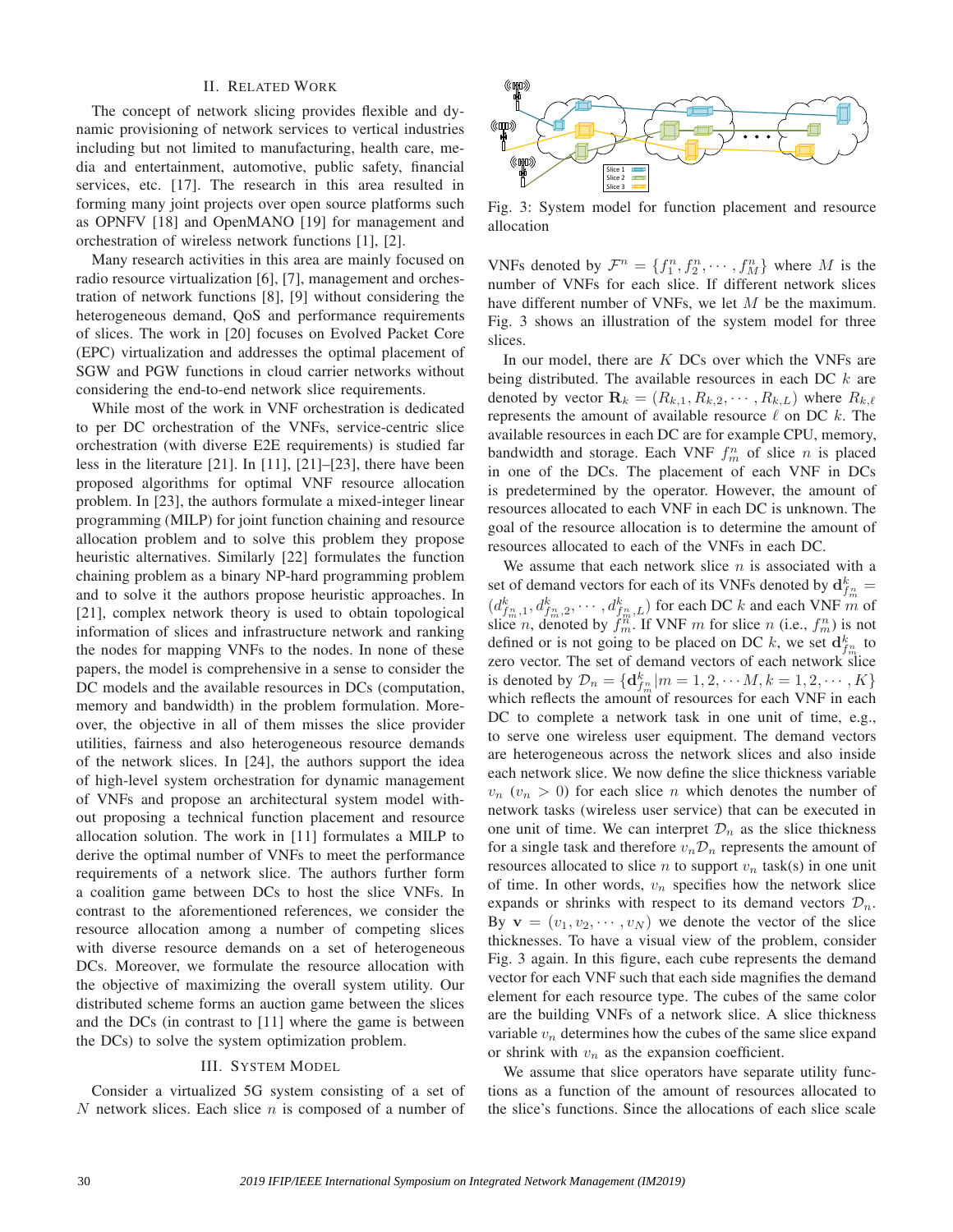with the slice thickness  $v_n$ , the slice n utility function can be denoted by  $U_n(v_n)$ . It is assumed that the slice utility function is increasing, strictly concave and continuously differentiable function of  $v_n$ . These assumptions on the utility functions are realistic assumptions as each slice utility/revenue will be increasing with respect to its allocated resources but the slope of utility growth decreases by increasing the allocations, e.g., due to limited number of UEs. The problem to address here is to find the slice thickness variables  $v_n$  such that the total system utility is optimized.

# IV. CENTRALIZED RESOURCE ALLOCATION **OPTIMIZATION**

Based on the assumptions and the presented system model, we can formulate the virtualized 5G resource allocation into the following optimization problem. Centralized System Optimization:

$$
\begin{array}{ll}\n\text{Maximize:} & \sum_{n=1}^{N} U_n(v_n) \\
\text{Subject to:} & \sum_{n=1}^{N} \sum_{m=1}^{M} v_n d_{f_m, \ell}^k \le R_{\ell, k} \quad \forall \ell, \forall k \\
& v_n \ge 0 \quad \forall n\n\end{array} \tag{1}
$$

The objective of Problem (1) is to maximize the overall system utility defined as the sum of the slices' utility functions. The constraints of this problem ensure that the slice thickness allocations will not violate the capacity limits of each resource in each DC. The centralized system optimization problem is a convex optimization problem in terms of the slice thickness variables  $v_n$ . This is because the objective function is concave and the constraints are linear inequalities representing a compact feasible region. Therefore, the centralized optimization problem has a unique optimum solution [25].

By choosing a proper utility function  $U_n(\cdot)$ , we can achieve a trade-off between efficiency and fairness which depends on the specific choice of  $U_n(\cdot)$ . To capture the trade-off between efficiency and fairness, one may choose  $U_n(\cdot)$  from the class of  $\alpha$ -fair utility functions [26], [27]. Specifically, by choosing  $U_n(\cdot)$  such that  $U'_n(x) = x^{-\alpha}$ , for some fixed parameter  $\alpha$ , the optimal solution of the centralized system optimization satisfies  $\alpha$ -proportional fairness in terms of slice thicknesses. Thus, the  $\alpha$ -proportional utility function is defined by  $U_n(v_n) = \frac{v_n^{1-\alpha}}{1-\alpha}$  for  $\alpha > 0$  and  $\alpha \neq 1$ . For  $\alpha = 1$ , we have  $U_n(v_n) = \log(v_n)$  which is equal to the limiting value of  $\frac{v_n^{1-\alpha}}{1-\alpha}$  when  $\alpha \to 1$ . The  $\alpha$ -proportional utility function with  $\alpha = 1$  provides "proportional fair" allocation and when  $\alpha \to \infty$ , it provides "max-min" fairness.

The centralized system problem can be solved by wellknown convex optimization methods, e.g., subgradient projection and interior-point methods by a central optimizer [25]. The main issues of centralized solutions are lack of scalability and single-point-of-failure problem. With the growth of the number of network slices and their VNFs and dynamic network changes, scalability becomes an important challenge

for centralized solutions. Moreover, any failure in the central optimizer may result in the entire resource allocation scheme to fail. Another drawback of centralized approaches is that the slice providers need to disclose their (possibly private) utility functions with DCs. Finally, centralized solutions fail to provide a global optimal resource allocation if the DCs are not under the same management and do not want to disclose their resource capacities to a third party optimizer.

# V. DISTRIBUTED RESOURCE ALLOCATION - AUCTION GAME APPROACH

Due to the problems with centralized approaches, we propose the following distributed scheme for 5G resource allocation problem. The distributed scheme is based on application of auction theory by forming an auction game between the slices and the DCs. In this scheme, the network slices bid for each of the resources of the DCs they are placing a function on. Based on the bids submitted by the network slices, the price for each resource on each DC is determined and is announced to the network slices together with their calculated thickness values. Each slice thickness will be equal to the minimum of the slice thicknesses received from all DCs. On the other hand, each slice maximizes its payoff based on the prices received from the DCs and updates its bid for the next round of the game. It is shown that Nash equilibrium exists for such an auction, i.e., there exists an equilibrium slice thickness vector and an equilibrium resource price for each of the DCs' resources such that no network slice is willing to change its bid and its allocation. Furthermore, it is shown that Nash solution for the game problem is the same as the solution of the centralized system optimization Problem (1), i.e., the Nash equilibria of the game approach will achieve the full efficiency of the system optimization. The benefits of the proposed distributed scheme are the following:

- Convergence to the system optimal solution.
- No optimization third party involved and no information sharing between the slice providers and the DCs.
- DCs do not necessarily need to be under the same management. This provides flexibility for the slice provider to choose proper DCs for placing its functions, i.e., flexibility for different business models.

## *A. Game setup*

The resource allocation game is setup in the following items:

- Each Slice *n* offers an amount of  $w_{f_m^n,\ell}^k$  for resource  $\ell$  of DC k which is locating the VNF  $f_m^n$ . The bidding is done for all  $\ell$ ,  $k$  and  $m$ . We define  $w =$  $(w_{f_m^n, \ell}^k, \forall n, \forall m, \forall k, \forall \ell)$  as the offer matrix.
- Each DC  $k$  calculates the price of each of its resources by using the following equation.

$$
p_{\ell,k} = \frac{\sum_{n,m} w_{f_m}^k \ell}{R_{\ell,k}} \tag{2}
$$

We define  $\mathbf{p} = (p_{\ell,k}, \forall \ell, \forall k)$  as the resource price matrix.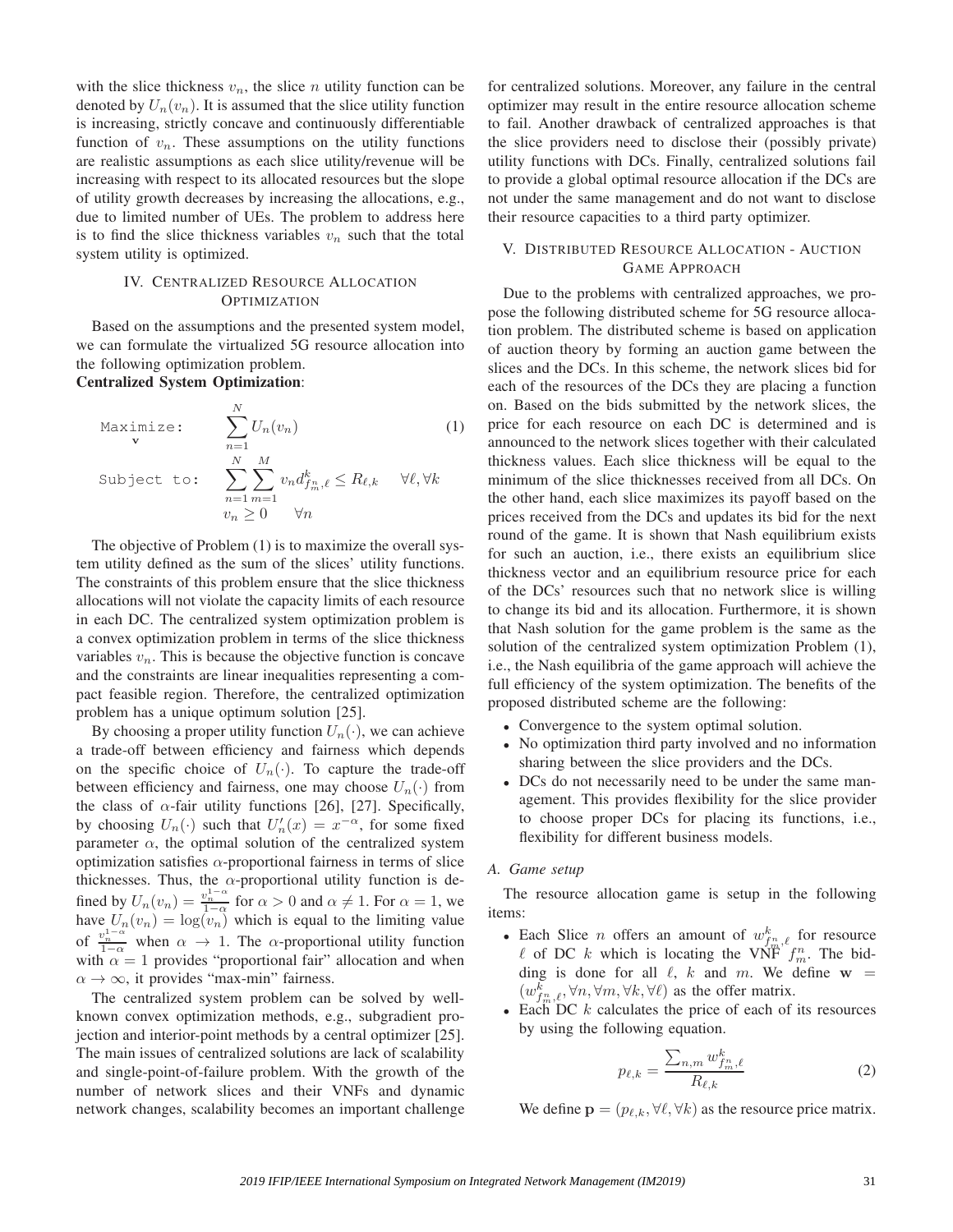• Each DC  $k$  calculates a slice thickness for each slice  $n$ for each VNF  $f_m^n$  and resource  $\ell$  as follows.

$$
v_{f_m^n,\ell}^k = \frac{w_{f_m^n,\ell}^k}{p_{\ell,k} d_{f_m^n,\ell}^k} \tag{3}
$$

We call these thicknesses as the *deficient thicknesses* since they are calculated just based on local and insufficient information for each resource of each DC.

• The resource price on each DC as well the deficient thicknesses are announced to the slices. Each slice calculates the offered final thickness by

$$
v_n = \min_{m,\ell,k} \{ v_{f_m}^k, \ell \}.
$$
 (4)

• Each slice further uses the resource prices to update its thickness by maximizing its overall payoff function  $G_n(v_n; \mathbf{p})$  defined as

$$
G_n(v_n; \mathbf{p}) = U_n(v_n) - v_n \sum_{\ell,m,k} d_{f_m,\ell}^k p_{\ell,k}.
$$
 (5)

Slice n Payoff Optimization:

$$
\begin{array}{ll}\n\text{Maximize:} & G_n(v_n; \mathbf{p}) \\
\text{Subject to:} & v_n \ge 0\n\end{array} \tag{6}
$$

• Each slice then updates its offer for each resource to each DC for each of its functions by

$$
w_{f_m^n,\ell}^k = v_n^* d_{f_m^n,\ell}^k p_{\ell,k},\tag{7}
$$

where  $v_n^*$  is the solution of the slice payoff optimization problem in (6).

The game is considered to be converged if the distance of the thickness allocation from the DCs derived from (4) and the thickness derived from the slice payoff optimization problem in (6) is less than  $\epsilon$ , i.e., *for all*  $n$ ,  $|v_n - v_n^*| \leq \epsilon$  where  $\epsilon$  is a given parameter of the algorithm and establishes a trade-off between the solution accuracy and the convergence speed. We now formally define the Nash equilibrium for the aforementioned game.

Definition 1. *The game is in Nash equilibrium if there exists a pair of offer matrix and resource price matrix* (w, p) *such that the slice payoff defined in (6) is maximized and the equilibrium resource price is determined according to (2), i.e.,*

$$
G_n(v_n; \mathbf{p}) \ge G_n(\bar{v}_n; \mathbf{p}) \quad \text{for any} \quad \bar{v}_n \ge 0, \quad \forall n \quad (8)
$$
  

$$
\sum_{m,n=1}^{\infty} \sum_{m,m=1}^{\infty} \frac{w_{f_m}^k}{w_{f_m}^k} \qquad \forall \ell \quad \forall k \tag{9}
$$

$$
p_{\ell,k} = \frac{\sum_{i,j,k} m_{j,m,\ell}}{R_{\ell,k}} \quad \forall \ell, \forall k. \tag{9}
$$

In the following theorem, we show that the Nash equilibrium does exist for the described game and the resulting Nash thickness vector is equal to the solution of the centralized system optimization in (1).

Theorem 1. *Assume that the slice utility functions are strictly concave, increasing and continuously differentiable. Nash equilibrium exists for the resource allocation game described above, i.e., there exists a pair* (w, p) *such that (8) and (9)*

# *are satisfied. Furthermore, the Nash pair* (w, p) *will result in a unique thickness vector* v *derived from (4) such that it also solves the centralized system optimization in (1).*

*Proof.* The proof follows by taking the Lagrangian of the optimization problem and showing that the Nash conditions (8) and (9) are the same as the optimality conditions of the centralized system optimization problem as used in [27]. Since the centralized system optimization problem is strictly feasible (at least  $v = 0$  is in the feasible region) then Slater condition guarantees that the strong duality for this problem holds [25]. Also since the objective function is strictly concave, increasing and continuously differentiable and the feasible region is compact, the solution is unique [25]. The Lagrangian form for this problem is given by

$$
L(\mathbf{v};\lambda) = \sum_{n=1}^{N} U_n(v_n) - \sum_{\ell,k} \lambda_{\ell,k} \left( \sum_{n=1}^{N} \sum_{m=1}^{M} v_n d_{f_m}^k e^{-R_{\ell,k}} \right) (10)
$$

where  $\lambda$  is the matrix of Lagrangian variables. Assuming that v ∗ is the optimal vector of slice thicknesses for Problem (1), KKT (Karush-Kuhn-Tucker) conditions ensure that there exist Lagrange multipliers  $\lambda_{\ell,k}$  such that the following conditions (primal and dual feasibility, complementary slackness and vanishing of the gradient of the Lagrangian) are hold [25].

$$
\sum_{n=1}^{N} \sum_{m=1}^{M} v_n^* d_{f_m^*,\ell}^k \le R_{\ell,k}, \quad \forall \ell, \forall k \tag{11}
$$

$$
v_n^* \ge 0, \quad \forall n \tag{12}
$$

$$
\lambda_{\ell,k} \ge 0 \quad \forall \ell, \ \forall k \tag{13}
$$

$$
\lambda_{\ell,k} \left( \sum_{n=1}^{N} \sum_{m=1}^{M} v_n^* d_{f_m^*,\ell}^k - R_{\ell,k} \right) = 0 \quad \forall \ell, \ \forall k \quad (14)
$$

$$
v_n^* > 0 \Rightarrow U_n'(v_n^*) = \sum_{\ell,m,k} \lambda_{\ell,k} d_{f_m^n,\ell}^k \quad \forall n \qquad (15)
$$

$$
v_n^* = 0 \Rightarrow U_n'(v_n^*) \le \sum_{\ell,m,k} \lambda_{\ell,k} d_{f_m^n,\ell}^k \quad \forall n \qquad (16)
$$

The Nash equilibrium is at a point where given the resource prices, the payoff of all the slices are maximized, i.e., for all  $n,$ 

$$
G'_{n}(v_{n}; \mathbf{p}) = U'_{n}(v_{n}) - \sum_{\ell,m,k} p_{\ell,k} d^{k}_{f^{n}_{m},\ell} \leq 0, \quad v_{n} \geq 0 \quad (17)
$$

$$
v_n(G'_n(v_n; \mathbf{p})) = 0 \Rightarrow v_n\left(U'_n(v_n) - \sum_{\ell,m,k} p_{\ell,k} d_{f_m}^k \right) = 0 \tag{18}
$$

On the other hand, the equilibrium resource prices satisfy either of the following equations:

$$
\sum_{n=1}^{N} \sum_{m=1}^{M} v_n d_{f_m}^k e = R_{\ell,k}
$$
\nor

\n
$$
\sum_{n=1}^{N} \sum_{m=1}^{M} v_n d_{f_m}^k e \leq R_{\ell,k} \text{ and } p_{\ell,k} = 0
$$
\n(19)

The first equation says that with the current price and thicknesses the capacity  $R_{\ell,k}$  is totally used up. The second one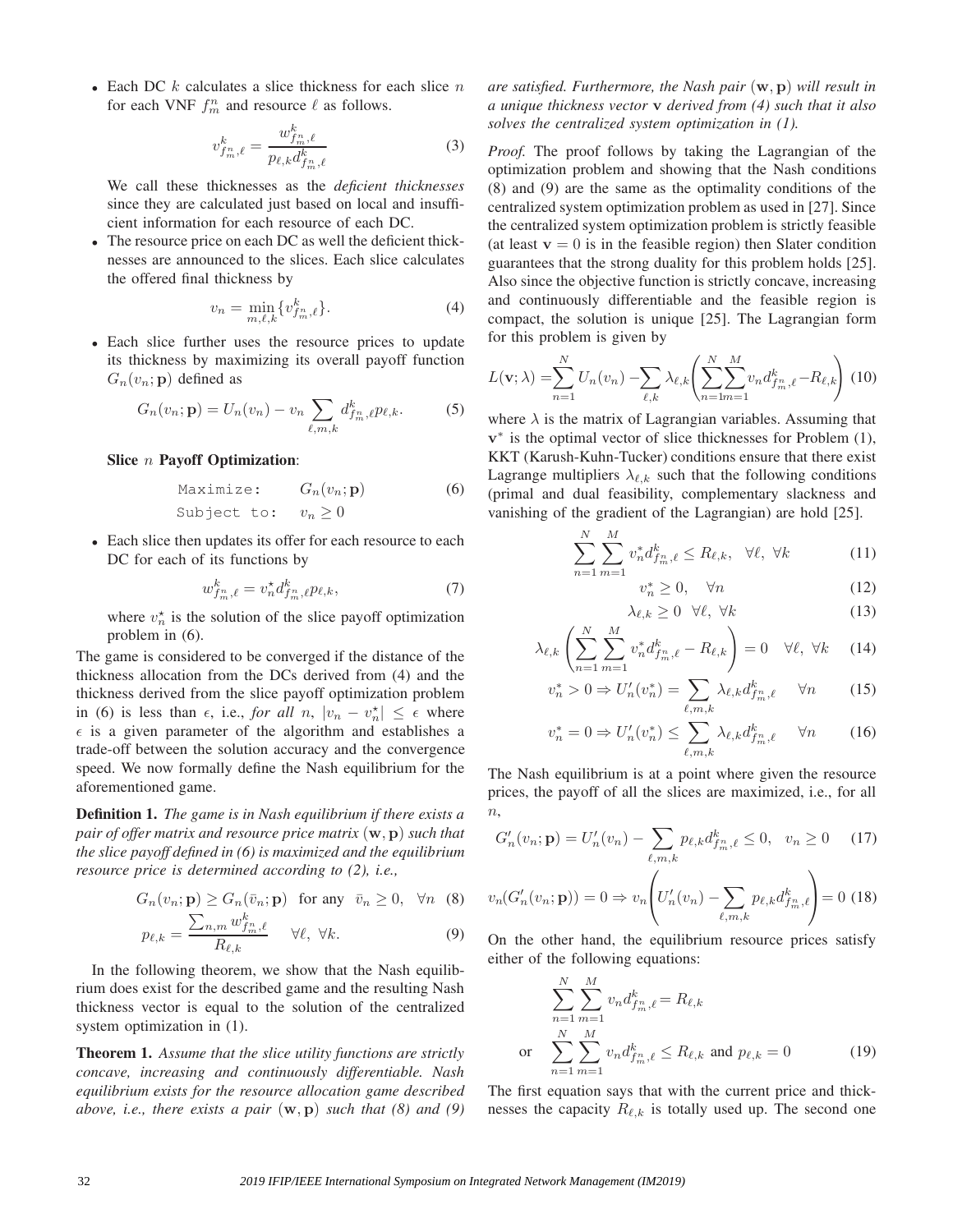says that if the capacity is not used up (i.e., there is no competitive demand for it in the auction) its price tends to zero. Note that in equilibrium, since the thickness  $v_n$ is determined from (4), the overall demand for some of resources on some DCs might not be fully demanded, i.e.,  $\sum_{n=1}^{N} \sum_{m=1}^{M} v_n^* d_{f_m^n,\ell}^k \leq R_{\ell,k}$  and thus for those resources, the price  $p_{\ell,k}$  tends to zero. Conditions (19) can be summarized as

$$
p_{\ell,k} \left( \sum_{n=1}^{N} \sum_{m=1}^{M} v_n d_{f_m^n, \ell}^k - R_{\ell,k} \right) = 0,
$$
  

$$
p_{\ell,k} \ge 0, \quad \sum_{n=1}^{N} \sum_{m=1}^{M} v_n d_{f_m^n, \ell}^k \le R_{\ell,k}.
$$
 (20)

We observe that Conditions  $(11) - (16)$  are similar to Conditions  $(17) - (20)$ . Since the primal and dual centralized system optimization have unique solutions  $v^*$  and  $\lambda$ , by letting  $p_{\ell,k} = \lambda_{\ell,k}$ , we observe that the equilibrium price matrix p does exist and is unique. We now show that the Nash equilibrium point in the resource allocation game is the same as the optimal point in the centralized system optimization problem. From (6) at the equilibrium, we know that

$$
U_n(v_n) - v_n \sum_{\ell,m,k} d_{f_m^n,\ell}^k p_{\ell,k} \ge U_n(v_n^*) - v_n^* \sum_{\ell,m,k} d_{f_m^n,\ell}^k p_{\ell,k}
$$
 (21)

By summing over all slices,

$$
\sum_{n} U_{n}(v_{n}) \geq \sum_{n} U_{n}(v_{n}^{*}) + \sum_{n,\ell,m,k} v_{n} d_{f_{m}^{*},\ell}^{k} p_{\ell,k} - \sum_{n,\ell,m,k} v_{n}^{*} d_{f_{m}^{*},\ell}^{k} p_{\ell,k}
$$
(22)

From (20), we have

$$
\sum_{n,\ell,m,k} v_n d_{f_m}^k \ell p_{\ell,k} = \sum_{\ell,k} p_{\ell,k} R_{\ell,k} \tag{23}
$$

From the constraints of Problem (1), we also have

$$
\sum_{n,\ell,m,k} v_n^* d_{f_m^n,\ell}^k p_{\ell,k} \le \sum_{\ell,k} p_{\ell,k} R_{\ell,k} \tag{24}
$$

Using  $(22) - (24)$ , we observe that

$$
\sum_{n} U_n(v_n) \ge \sum_{n} U_n(v_n^*)
$$
\n(25)

Since,  $v^*$  is the global optimal point for the centralized system Problem (1), we must have  $\sum_n U_n(v_n) = \sum_n U_n(v_n^*)$  and since the solution is unique, we have  $\mathbf{v} = \mathbf{v}^*$ .

In summary, Theorem 1 proves the following statements:

- A unique Nash equilibrium exists for the proposed auction game, i.e., there exist an equilibrium slice thickness vector and an equilibrium resource price for each of the DCs' resources such that no network slice is willing to change its bid and its allocation.
- Nash solution for the game problem is equal to the solution of the centralized system optimization problem in (1), i.e., the gap between the game result in Nash

TABLE I: Data centers resource settings

| DC | CPU (cores) | RAM(GB) |      | BW(Gbps) Storage(TB) |
|----|-------------|---------|------|----------------------|
|    | 5000        | 10000   | 1000 | 2000                 |
|    | 5000        | 5000    | 2000 | 5000                 |
|    | 5000        | 5000    | 2000 | 10000                |



Fig. 4: Convergence of the distributed scheme

equilibrium and the solution of Problem (1) is zero. Hence, the game approach achieves the full efficiency of the system optimization.

## VI. SIMULATION RESULTS

In this section, we present our simulation/numerical results in which we first confirm the convergence of the distributed scheme to the optimal thickness vector via numerical analysis over sample system setups. We then compare the performance of different  $\alpha$ -proportional fairness utility functions in terms of resource allocation efficiency. Finally, we compare the optimal solution with the solution of two heuristic schemes in terms of system utility and resource utilization. Recall that the  $\alpha$ -proportional utility function is defined by  $U_n(v_n) = \frac{v_n^{1-\alpha}}{1-\alpha}$ for  $\alpha > 0, \alpha \neq 1$  and  $U_n(v_n) = \log(v_n)$  for  $\alpha = 1$ .

We consider a system consisting of three DCs and 100 network slices. Each network slice is composed of 5 VNFs. VNF 1 is placed at DC 1, VNFs 2 and 3 are placed at DC 2 and VNFs 4 and 5 are placed at DC 3 for all slices. Each DC contains 4 types of resources, CPU, memory, network bandwidth and storage. Table I shows the amount of available resources in each DC. The elements of demand vectors of all network slices, for all the functions are randomly selected as follows: for CPU, from the interval [1 10] cores; for RAM, from the interval [1 10] GB; for storage, from the interval [1 10] TB and for network bandwidth, from the interval  $[0.25 \ 2.5]$  Gbps.

## *A. Convergence of the Distributed Scheme*

To show the convergence of the distributed algorithm, we consider a system in which each slice has an  $\alpha$ -proportional fair utility function where  $\alpha$  is chosen randomly for each slice from the interval 1 to 10. Recall that we introduced  $\epsilon$  in Section V-A as the precision parameter for the convergence of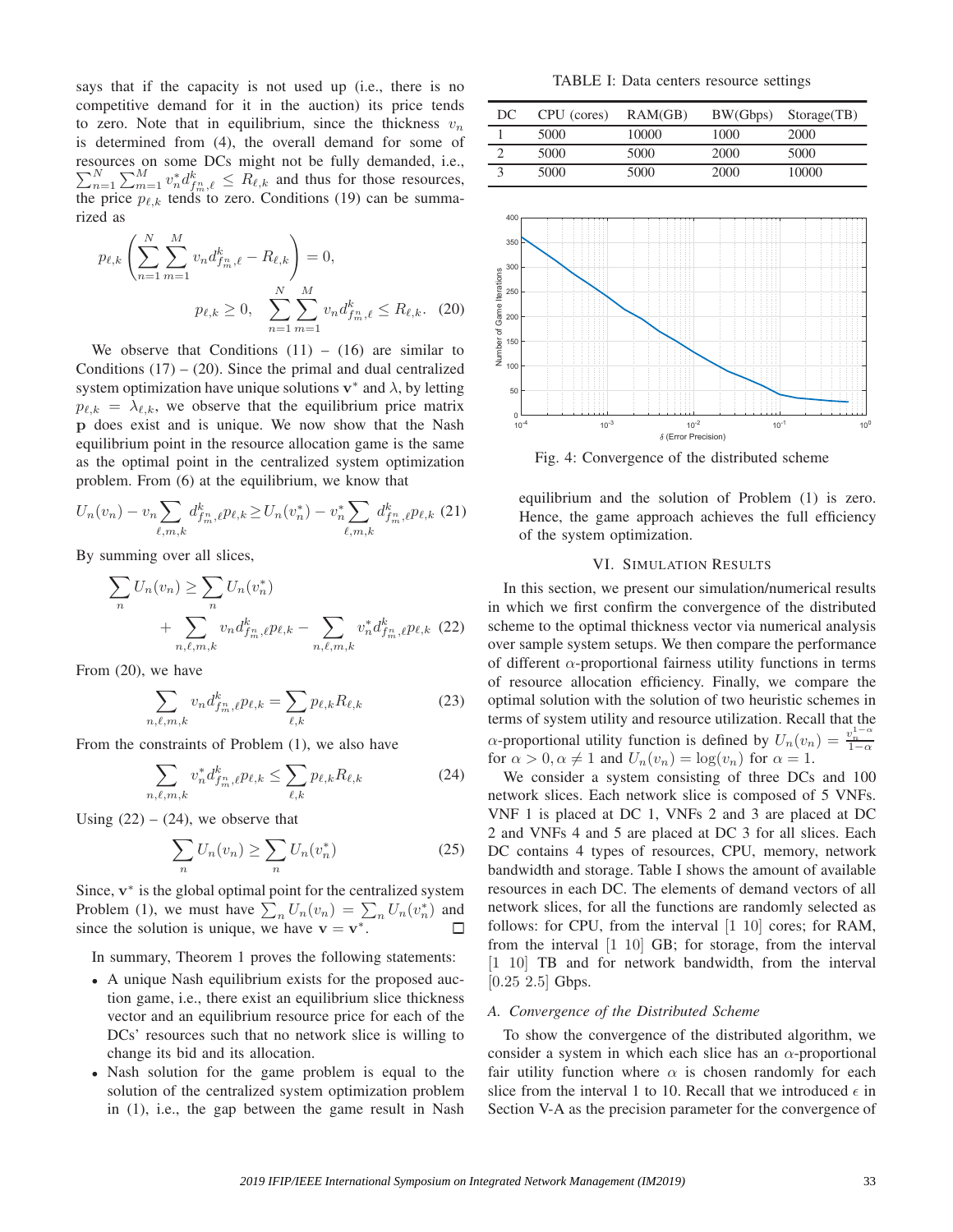

Fig. 5: Slice thickness for  $\alpha$ -proportional fair utility functions  $(\alpha = 1, 3, 10)$ 



Fig. 6: Resource utilization for  $\alpha$ -proportional fair utility functions ( $\alpha = 1, 3, 10$ )

the resource allocation game. In Fig. 4, we have measured the number of game iterations required for the system to converge with precision  $\epsilon$  for sample values of  $\epsilon$  ranging from 0.5 to  $10^{-4}$ . It is observed that for precision  $\epsilon = 0.1$  which is a reasonable precision value, less than 50 iterations is enough for the system to converge. Moreover, it is observed that the required number of iterations is decreasing linearly as the precision error grows logarithmically meaning that we can achieve sophisticated precision errors efficiently by linearly increasing the number of iterations.

#### *B. Resource Efficiency for Different* α*-proportional Utilities*

In this section, we compare the allocation and resource utilization under 3 different  $\alpha$ -proportional fairness utility functions. We assume all the the network slices have the same  $\alpha$ -proportional fairness utility with  $\alpha = 1, 3, 10$ . Fig. 5 shows the slice thickness values for each slice for different values of  $\alpha$ . With  $\alpha = 1$ , allocations are proportionally fair, i.e., the system tries to maintain a balance between fairness and resource utilization. By increasing the  $\alpha$  parameter, the fairness behavior of the system tends to max-min fair allocation where resource utilization is ignored and the objective is only maximizing the minimum allocation among the network slices. Fig. 6 shows the resource utilization for each  $\alpha$ . Note



Fig. 7: Objective values - optimal and heuristic schemes



Fig. 8: Resource utilization comparison for the optimal and the heuristic schemes

that the resource utilization is measured for each resource per DC as the ratio of the total allocation of each resource and the available amount of that resource in the DC and then it is averaged over the three DCs. It is observed that with  $\alpha = 10$ , the thickness allocations are almost equal for every slice while the resource utilization efficiency is the least. However, with  $\alpha = 1$  there are fluctuations in the thickness allocations and the resource utilization is the maximum for all types of resources.

# *C. Comparison with Heuristic Sub-optimal Schemes*

In this section, we compare the performance of the optimal distributed scheme with two heuristic schemes. The first scheme allocates the resources of each DC uniformly among its VNFs. In this scheme, not all resources allocated to a network slice are useful for it. The effective utilized resources for each slice depends on its allocations as well as its demand vectors. We call this allocation as the uniform allocation. The second scheme allocates the available resources to the VNFs based on the demand vectors of the VNFs, i.e., the allocations are weighted based on the elements of the demand vectors of the VNFs for each resource type and for each DC. The resultant allocation for this scheme is such that all network slices will get the same slice thickness. This